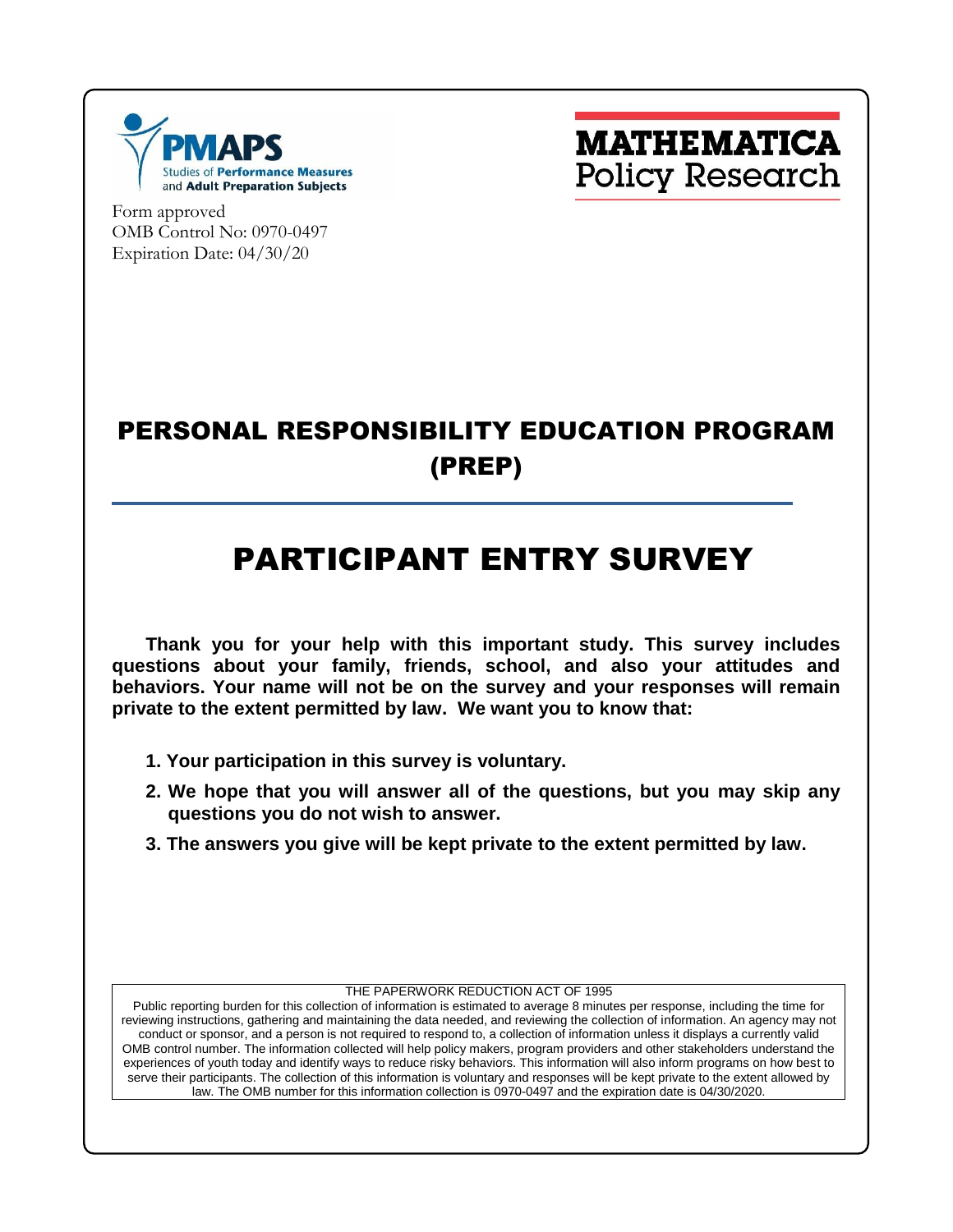# General Instructions

**PLEASE READ EACH QUESTION CAREFULLY: There are different ways to answer the questions in this survey. It is important that you follow the instructions when answering each kind of question.**

- **PLEASE MARK ALL ANSWERS WITHIN THE WHITE BOXES PROVIDED.**
- **USE A PEN OR PENCIL.**

**Based on your response to some of the questions, you may be instructed to skip over other questions:** 

### **EXAMPLE: QUESTION WITH A SKIP**

- **1. Do you ever eat chocolate?**
	- *MARK (X) ONE*
	- <u>x</u>l Yes
	- □ No **WWW** GO TO QUESTION 3
- **Because you answered "Yes" to question 1, you would continue to question 2 and then question 3.**
- **If you answered "No" to question 1, you would skip question 2 and go right to question 3.**
- **2. Do you always brush your teeth after eating chocolate?** *MARK (X) ONE*
	- □ Yes
	- □ No
- **3. Did you do any of the following last week?**

### *YOU MAY MARK (X) MORE THAN ONE ANSWER*

- $\Box$  Went to a play
- □ Went to a movie
- □ Attended a sporting event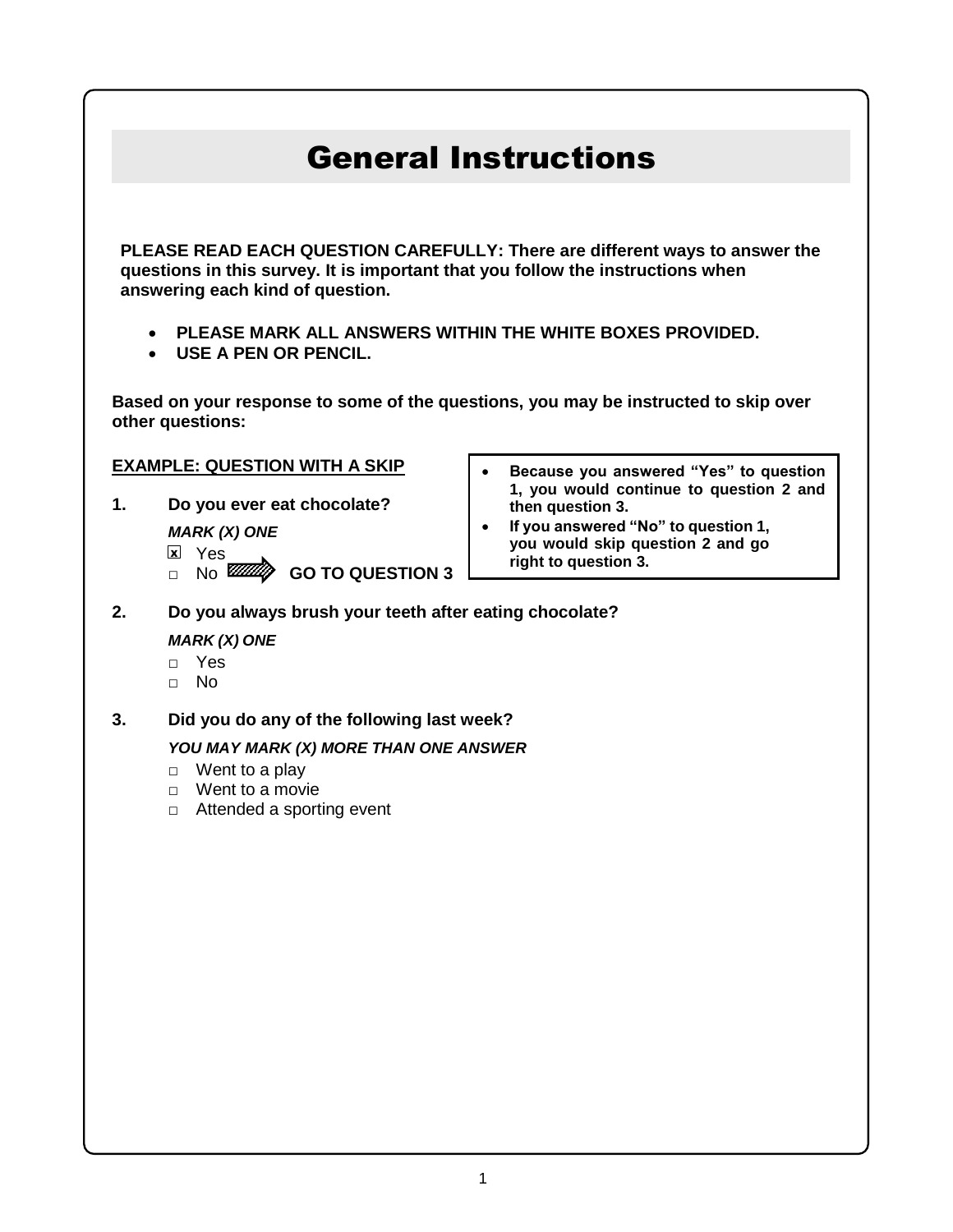Site ID: **Example 20 and 20 and 20 and 20 and 20 and 20 and 20 and 20 and 20 and 20 and 20 and 20 and 20 and 20 and 20 and 20 and 20 and 20 and 20 and 20 and 20 and 20 and 20 and 20 and 20 and 20 and 20 and 20 and 20 and 2** 

**Please answer the following questions as best you can. This first set of questions are about you.**

**1. How old are you?**

**MARK ONLY ONE ANSWER**

- □ <sup>10</sup>
- □ <sup>11</sup>
- □ <sup>12</sup>
- □ <sup>13</sup>
- □ <sup>14</sup>
- □ <sup>15</sup>
- □ <sup>16</sup>
- □ <sup>17</sup>
- □ <sup>18</sup>
- □ <sup>19</sup>
- □ <sup>20</sup>
- □ 21 or older

**2. What grade are you in? (If you are currently on vacation or in summer school, indicate the grade you will be in when you go back to school.)**

**MARK ONLY ONE ANSWER**

- $\Box$  4th
- □ 5th
- □ 6th
- □ 7th
- □ 8th
- □ 9th
- □ 10th
- □ 11th
- □ 12th
- $\Box$  My school does not assign grade levels
- □ I dropped out of school, and I am not working on getting a high school diploma or GED
- $\Box$  I am working toward a GED
- $\Box$  I have a high school diploma or GED but I am not currently enrolled in college or technical school
- $\Box$  I have a high school diploma or GED and I am currently enrolled in college or technical school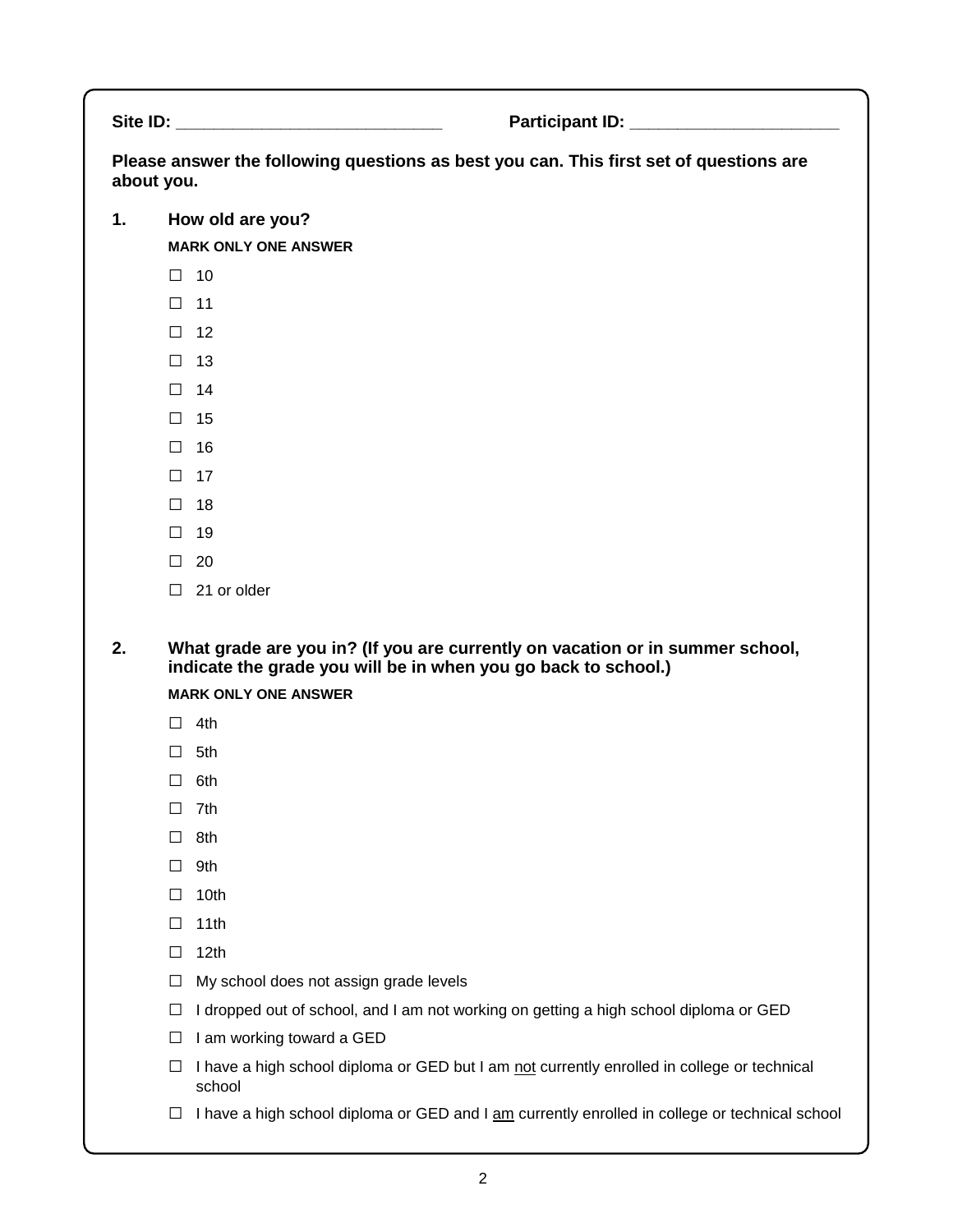| 3. | When you are at home or with your family, what language or languages do you<br>usually speak?                                                                             |  |  |  |  |  |
|----|---------------------------------------------------------------------------------------------------------------------------------------------------------------------------|--|--|--|--|--|
|    | <b>MARK ALL THAT APPLY</b>                                                                                                                                                |  |  |  |  |  |
|    | English<br>$\Box$                                                                                                                                                         |  |  |  |  |  |
|    | $\Box$ Spanish                                                                                                                                                            |  |  |  |  |  |
|    | Other (please specify)<br>$\Box$                                                                                                                                          |  |  |  |  |  |
| 4. | What is your race?                                                                                                                                                        |  |  |  |  |  |
|    | <b>MARK ALL THAT APPLY</b>                                                                                                                                                |  |  |  |  |  |
|    | American Indian or Alaska Native<br>$\perp$                                                                                                                               |  |  |  |  |  |
|    | Asian<br>П.                                                                                                                                                               |  |  |  |  |  |
|    | <b>Black or African American</b><br>$\Box$                                                                                                                                |  |  |  |  |  |
|    | Native Hawaiian or Other Pacific Islander<br>$\perp$                                                                                                                      |  |  |  |  |  |
|    | □ White or Caucasian                                                                                                                                                      |  |  |  |  |  |
| 5. | Are you Hispanic or Latino?                                                                                                                                               |  |  |  |  |  |
|    | <b>MARK YES OR NO</b>                                                                                                                                                     |  |  |  |  |  |
|    | $\Box$ Yes                                                                                                                                                                |  |  |  |  |  |
|    | No<br>П                                                                                                                                                                   |  |  |  |  |  |
|    |                                                                                                                                                                           |  |  |  |  |  |
| 6. | What sex were you assigned at birth, on your original birth certificate?                                                                                                  |  |  |  |  |  |
|    | $\square$ Male                                                                                                                                                            |  |  |  |  |  |
|    | $\Box$ Female                                                                                                                                                             |  |  |  |  |  |
| 7. | Are you currently?                                                                                                                                                        |  |  |  |  |  |
|    | <b>MARK ALL THAT APPLY</b>                                                                                                                                                |  |  |  |  |  |
|    | In foster care, living with a family<br>⊔                                                                                                                                 |  |  |  |  |  |
|    | In foster care, living in a group home<br>Ш                                                                                                                               |  |  |  |  |  |
|    | Couch surfing or moving from house to house<br>□                                                                                                                          |  |  |  |  |  |
|    | Living in a place not meant to be a residence, such as outside, in a tent city<br>⊔<br>or homeless camp, in a car, in an abandoned vehicle or in an abandoned<br>building |  |  |  |  |  |
|    | Staying in an emergency shelter, transitional living program, or motel<br>$\Box$                                                                                          |  |  |  |  |  |
|    | In juvenile detention, jail, prison or another correctional facility, or under the<br>⊔<br>supervision of a probation officer                                             |  |  |  |  |  |
|    | None of the above<br>⊔                                                                                                                                                    |  |  |  |  |  |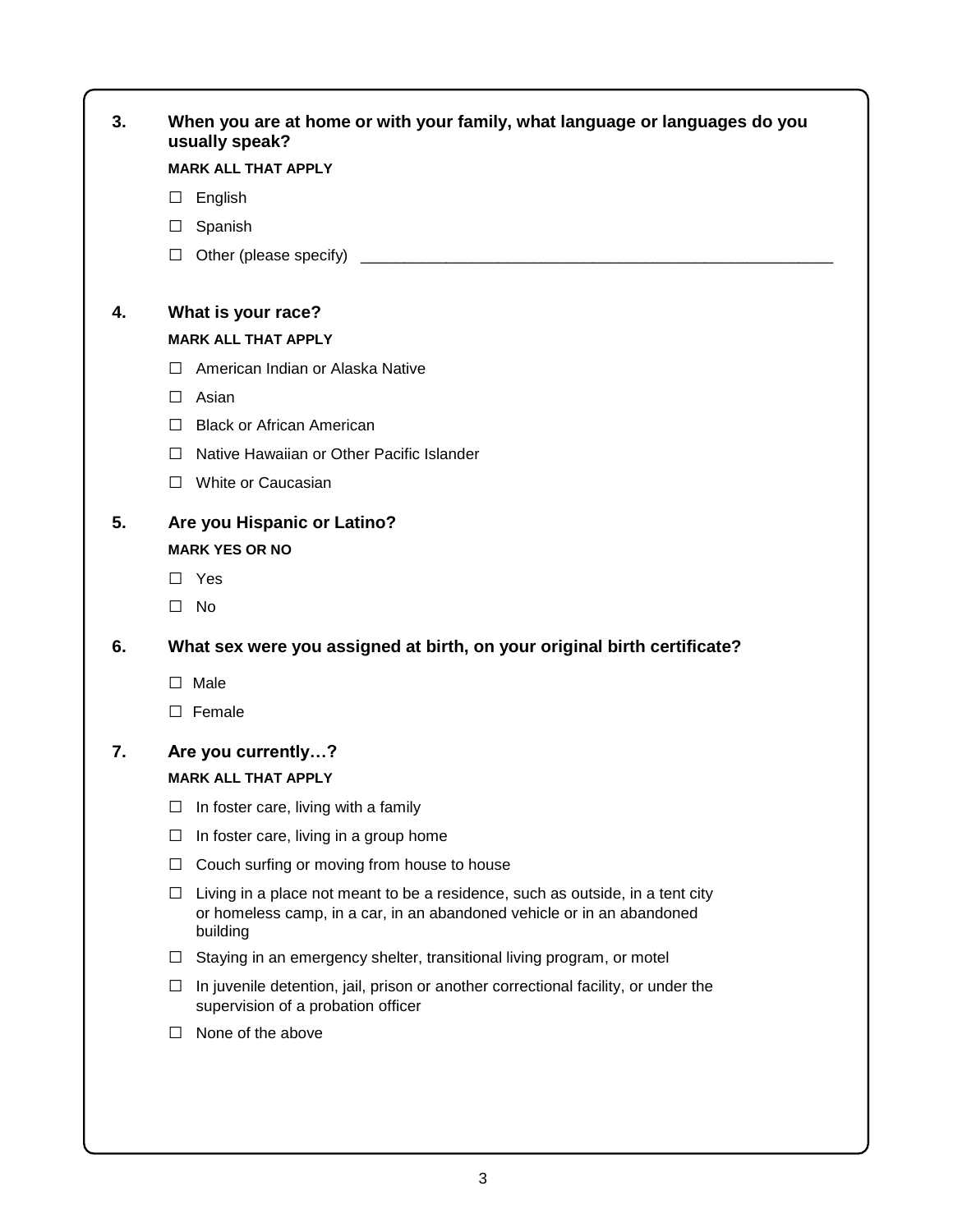| 8.  | Over the past three months, how often would you say you                                                                                                                                                                                                                |                       |                           |                     |                             |                                |
|-----|------------------------------------------------------------------------------------------------------------------------------------------------------------------------------------------------------------------------------------------------------------------------|-----------------------|---------------------------|---------------------|-----------------------------|--------------------------------|
|     | <b>MARK ONLY ONE ANSWER PER ROW</b>                                                                                                                                                                                                                                    |                       | All of the<br><b>Time</b> | Most of<br>the Time | Some of<br>the Time         | None of<br>the Time            |
|     |                                                                                                                                                                                                                                                                        |                       |                           |                     |                             |                                |
|     |                                                                                                                                                                                                                                                                        |                       |                           |                     |                             |                                |
|     |                                                                                                                                                                                                                                                                        |                       |                           |                     |                             |                                |
|     |                                                                                                                                                                                                                                                                        |                       |                           |                     |                             |                                |
|     |                                                                                                                                                                                                                                                                        |                       |                           |                     |                             |                                |
|     | f. managed money carefully, such as making a                                                                                                                                                                                                                           |                       |                           |                     |                             |                                |
|     | g. cared about doing well in                                                                                                                                                                                                                                           |                       |                           |                     |                             |                                |
|     | h. shared ideas or talked about things that really                                                                                                                                                                                                                     |                       |                           |                     |                             |                                |
|     | i. made healthy choices about drugs and alcohol?                                                                                                                                                                                                                       |                       |                           |                     |                             |                                |
|     |                                                                                                                                                                                                                                                                        |                       |                           |                     |                             |                                |
|     | <b>MARK ONLY ONE ANSWER PER ROW</b>                                                                                                                                                                                                                                    |                       |                           |                     |                             |                                |
|     |                                                                                                                                                                                                                                                                        | <b>Very</b><br>Likely | Somewhat<br><b>Likely</b> | <b>Not Sure</b>     | Somewhat<br><b>Unlikely</b> | <b>Very</b><br><b>Unlikely</b> |
|     | a. make plans to reach your                                                                                                                                                                                                                                            |                       |                           |                     |                             |                                |
|     | b. get more education after high                                                                                                                                                                                                                                       |                       |                           |                     |                             |                                |
|     | c. get a steady job after you finish                                                                                                                                                                                                                                   |                       |                           |                     |                             |                                |
| 10. | The next questions ask about sexual intercourse and your risk of pregnancy and<br>sexually transmitted diseases. Please respond, even if you are not planning on having<br>sex in the next 6 months.<br>Have you ever had sexual intercourse?<br><b>MARK YES OR NO</b> |                       |                           |                     |                             |                                |
|     | Yes<br>$\perp$                                                                                                                                                                                                                                                         |                       |                           |                     |                             |                                |
|     | No<br>$\perp$                                                                                                                                                                                                                                                          |                       |                           |                     |                             |                                |